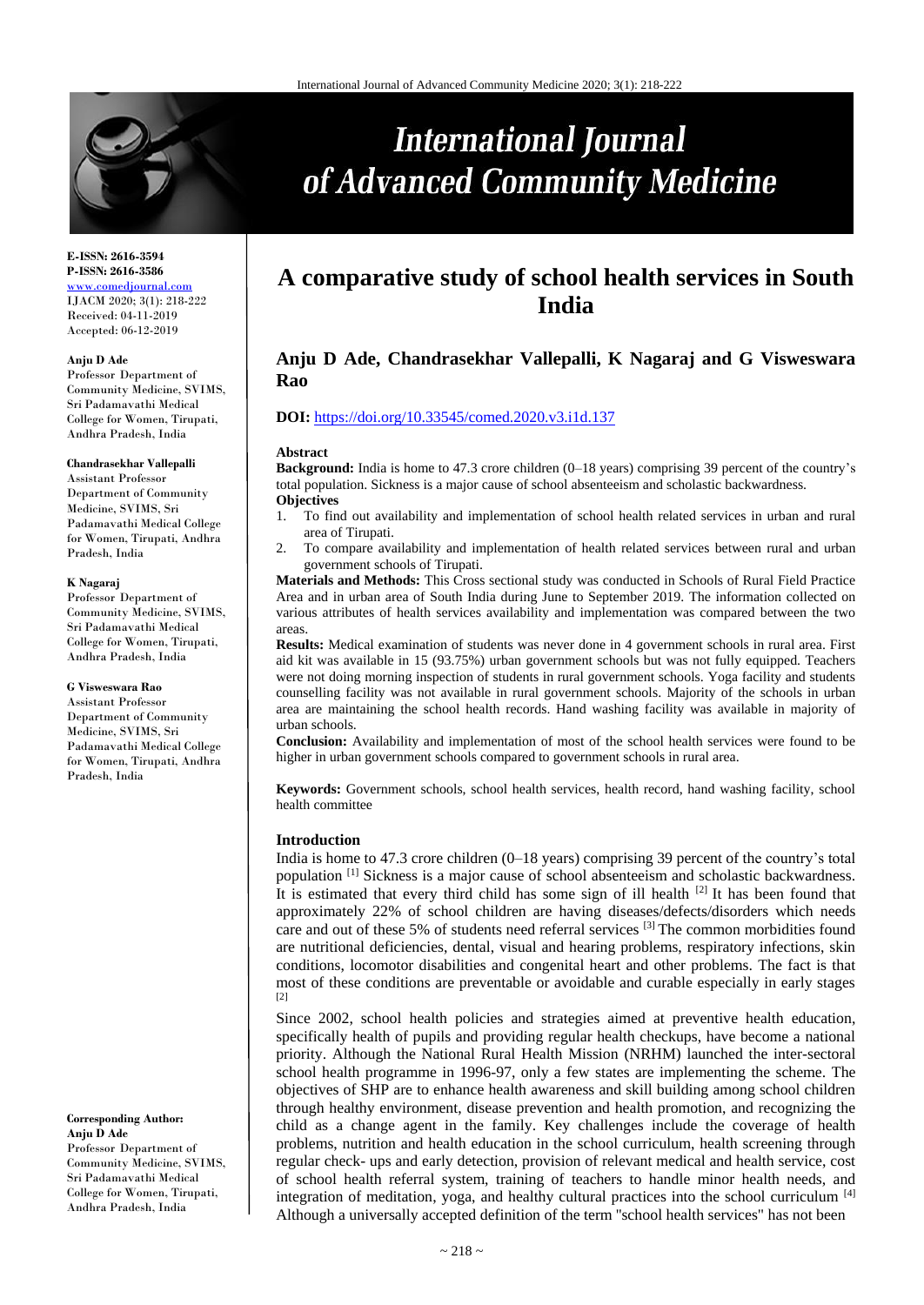adopted, the School Health Policies and Programs Study (SHPPS) has described school Health referral system, training of teachers to handle minor health needs, and integration of meditation, yoga, and healthy cultural practices into the school curriculum [4] Although a universally accepted definition of the term ''school health services" has not been adopted, the School Health Policies and Programs Study (SHPPS) has described school health services as a "coordinated system that ensures a continuum of care from school to home to community health care provider and back." The goals and program elements of school health services vary at the state, community, school district, and individual school levels. Some of the factors that contribute to these variations include student needs, community resources for health care, available funding, local preference, leadership for providers of school health services, and the view of health services held by school administrators and other key decision makers in the school systems [5]

It is an admitted fact that the children are the future of the Nation. If the children are healthy, the Nation is bound to be strong. In the light of these observations, it was felt that the school health services should be developed as an integral part of the health care delivery system. Benefit of school health is that the school child acts as a transmission agent i.e., it acts as a change agent by transmitting the desired message to members of his family and community [3]

## **Objectives**

- 1. To find out health related services in schools in urban and rural area of Tirupati.
- 2. To compare health related activities/services between rural govt. schools and urban govt. schools of Tirupati.

# **Materials and Methods**

#### **Study Design**

This was a descriptive cross-sectional and comparative study of rural and urban government schools in south India.

**Study period:** June– September 2019.

#### **Study setting**

Study was done in government Schools of Rural Field Practice Area and also in urban area of Tirupati. There are 16 primary and secondary government schools in rural field practice area. Also for study purpose, equal number of schools ie. 16 government schools were selected from urban area, Tirupati from the list which was obtained from Mandal Education Officer, urban. For this, simple random technique was followed after making list of all the schools.

#### **Data collection**

Survey was completed by interviewing the head master or other teachers of the schools and inspection of various health related facilities within each school by the researchers. Using an pre-structured format, information was collected on health attributes like or Health related services in schools like medical examination (Health check –up) of students, frequency of it, availability of facilities like yoga classes, counselling facility, school health committee etc., whether teachers are maintaining any health records of students, also whether they are doing daily morning inspection of students, hand washing facility etc.

#### **Statistical Analysis**

Data were entered in the Microsoft Excel sheet and was analyzed using the statistical package SPSS version 23.00. Data presented as proportions while Chi-square test was used to find out the association. P<0.05 was considered statistically significant.

#### **Ethical Clearance and Permission**

Approval was obtained from the Ethical Committee of the institute. A prior permission from the school Head Master was obtained in both the areas, rural as well as urban area. Confidentiality of the school identity was ensured to them.

#### **Results**

As shown in Table No 1, 16 Schools were from rural area and 16 were from urban area. All were government schools. In this study, it was observed that Medical examination (Health check –up) of students was never done or organized in 4 government schools in rural area while in urban schools, medical examination is a regular activity either once in a year or once in 6 months.

In this study, as depicted in table No 2, it was found that first aid kit was available in 15 (93.75.%) urban government schools but it was found that in all these schools, first aid kit was not fully equipped. In case of rural area, in majority of schools ie. 11 (68.75%) first aid kits were not available.

As depicted in table No 2, it was observed that teachers were not doing morning inspection of students in rural government schools while in most of the urban school's teachers said they are doing morning inspection of students.

It was observed that students counselling facility was not available in all the surveyed schools in both the areas but Yoga facility was available in half of the urban government schools ie.8 (50%) and they were implementing it.

In this study, it was found that majority of the schools in urban area, i.e. 14 (87.5%) are maintaining the school health records like master register, height and weight record and the Cumulative Health Record Card provided by the Education Department while in rural schools, health records were not maintained in majority of schools 13(81.25%).

In this study, none of the schools had School health committee in rural area but in urban govt schools, half of the schools 8 (50%) had School health committees to deal with crisis medical situations.

As depicted in Table No.2, hand washing facility was available in majority of urban schools ie. 15(93.75%) while in rural schools, facility was available only in 11(68.75%).But soap for hand washing was not available in any of the surveyed government schools in urban as well as rural area.

All the surveyed schools in rural as well as urban area do not have cooking facility. It was found that these schools get cooked/ prepared food from ISKCON organization. There was no separate room for mid-day meals.

**Table 1:** Distribution of schools in rural and urban area.

| <b>School</b> |       | <b>Frequency</b> | Percent $(\% )$ |  |
|---------------|-------|------------------|-----------------|--|
|               | Rural | 16               | $(50\%)$        |  |
|               | Urban | 16               | (50%)           |  |
|               | Total | 32               | $00^{\circ}$    |  |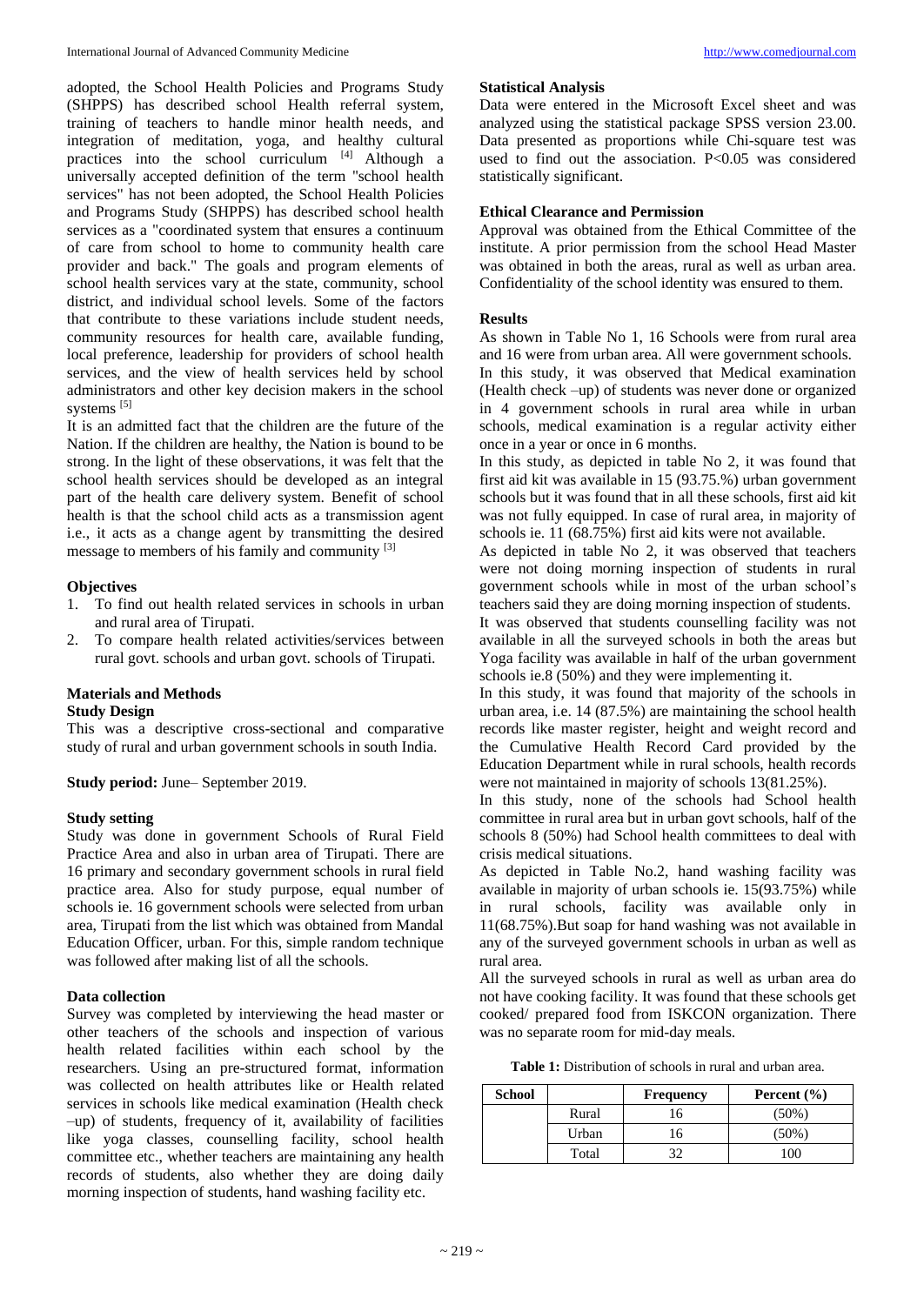| <b>School health service</b>           | <b>Attribute</b> | <b>Rural</b> | Urban       | P value  |  |  |  |
|----------------------------------------|------------------|--------------|-------------|----------|--|--|--|
|                                        | Once a year      | 09 (56.25%)  | 07 (43.75%) |          |  |  |  |
| Medical examination of students        | Once in 6 months | 03(18.75%)   | 09 (56.25%) | 0.242    |  |  |  |
|                                        | Never            | 04(25%)      | $0(0\%)$    | ns       |  |  |  |
| First Aid Box                          | Yes              | 05(31.25%)   | 15 (93.75%) | < 0.0001 |  |  |  |
|                                        | N <sub>0</sub>   | 11 (68.75%)  | 01(6.25%)   | S        |  |  |  |
|                                        | Yes              | $0(0\%)$     | 13 (81.25%) | < 0.0001 |  |  |  |
| Morning inspection by teacher          | N <sub>0</sub>   | $16(100\%)$  | 03 (18.75%) | S        |  |  |  |
|                                        | Yes              | 02(12.5%)    | $08(50\%)$  | 0.022    |  |  |  |
| Yoga facility/ Exercises.              | N <sub>0</sub>   | 14 (87.5%)   | $08(50\%)$  | S        |  |  |  |
| Counselling facility for students      | Yes              | $0(0\%)$     | $0(0\%)$    |          |  |  |  |
|                                        | No               | 16 (100%)    | $16(100\%)$ |          |  |  |  |
| Maintenance of Health records          | Yes              | 03 (18.75%)  | 14 (87.5%)  | < 0.0001 |  |  |  |
|                                        | N <sub>0</sub>   | 13 (81.25%)  | 02(12.5%)   | S        |  |  |  |
| School Health Committee                | Yes              | $0(0\%)$     | 08 (50%)    | 0.001    |  |  |  |
|                                        | N <sub>o</sub>   | 16 (100%)    | 08 (50%)    | S        |  |  |  |
| Hand washing facilities                | Yes              | 11 (68.75%)  | 15 (93.75%) | 0.07     |  |  |  |
|                                        | N <sub>0</sub>   | 05(31.25%)   | 01(6.25%)   | ns       |  |  |  |
| Availability of soap for hand washing. | Yes              | $0(0\%)$     | $0(0\%)$    |          |  |  |  |
|                                        | N <sub>o</sub>   | 16 (100%)    | 16 (100%)   |          |  |  |  |
| s- Significant, ns -non-significant.   |                  |              |             |          |  |  |  |

# **Discussion**

School health services are designed to provide comprehensive health care, such as preventive, promotive and curative services. [6] Health appraisal consists of periodical medical examinations, starting from the time of admission. Initial examination must be thorough and should consist of correct history, thorough physical examination, anthropometric examination, and routine laboratory examinations and the findings are recorded in the "school health record."<sup>[6]</sup>

In this study, it was observed that Medical examination(Health check –up) of students was never done or organized in 4 government schools in rural area while in urban schools, medical examination is a regular activity either once in a year or once in a 6 months. In rural area, in 4 government schools, medical examination of students was never done or organized, but other 12 schools medical examination was done periodically by ANM working in that particular area and not by doctor. Students in this rural area have easy access to primary health care. Separate health room or clinic is not there in any of the schools which is required for to provide routine administration of medications, immunization, health checkup and screening.

It was found that first aid kit was available in 15(93.75%) urban government schools but in all these schools first aid kit was not fully equipped. While in rural area, majority of schools 11 (68.75%) had no first aid kits. Similarly a Joseph N *et al*. [7] found in their study that although 29(96.7%) schools had a first aid kit, only in 2 (6.7%) schools private it was well equipped. Also Joseph N *et al*. [7] revealed that, regarding dealing with any medical emergencies most schools were poorly prepared in terms of presence of trained personnel and fully equipped first aid kits.

As per the school health program, emergency care will be provided by the teachers to the children who become injured or sick in the school premises, such as injuries, fractures, unconsciousness, fits, vomiting, and diarrhea, etc. [6] As per school health programme, school teacher will carry out daily morning inspection of children by looking for the signs of illness such as dull face, runny nose, flushes face, red and watery eyes in students. [6]

In present study, it was observed that teachers were not doing morning inspection of students in rural government schools while in most of the urban schools teachers said they are doing morning inspection of students. On the contrary to this, study by Joseph N *et al*. [7] revealed that teachers in most schools practiced daily morning inspection which helps in early detection of any ailments among children.

In this study, it was found that Yoga facility was not there in rural schools, while in urban schools it was there in half of the schools i.e.8 (50%). According to Khalsa *et al*. [8] , a yoga program might help children recover their self-esteem and confidence, restore their mental health, promote positive attitudes, improve concentration, and reduce stress and anxiety. Unfortunately, traditional curricula focus primarily on intellectual development, and schools have progressively been losing the capacity to adopt health-focused programs. Students must be healthy in order to learn, and academic accomplishment has been shown to be related to health status. All young people today face significant stresses in their lives<sup>[9]</sup>

Bhola P et al. <sup>[10]</sup> reviewed 23 school-based studies (1978– 2002) reflected a prevalence of 3.23%–36.50% across disorders such as enuresis, mental retardation (MR), externalizing disorders (eg.conduct disorder/attentiondeficit/hyperactivity disorder. All children face some or the other, major or minor mental health problems during the age group of 6–17 years.

School Teachers serve as a health counsellor for children regarding their personal hygienic habits, Posture and encourage them to develop good health practices.[11] In this study, it was observed that students counselling facility was not available in all the surveyed school. Similarly a study by Joseph N *et al*. [7] observed that very few schools had counsellors. Role of counsellors has become vital in urban schools nowadays considering the problems like juvenile delinquency, maladjustments, drug addictions, stress related to poor academic performance and choice of career among students [7]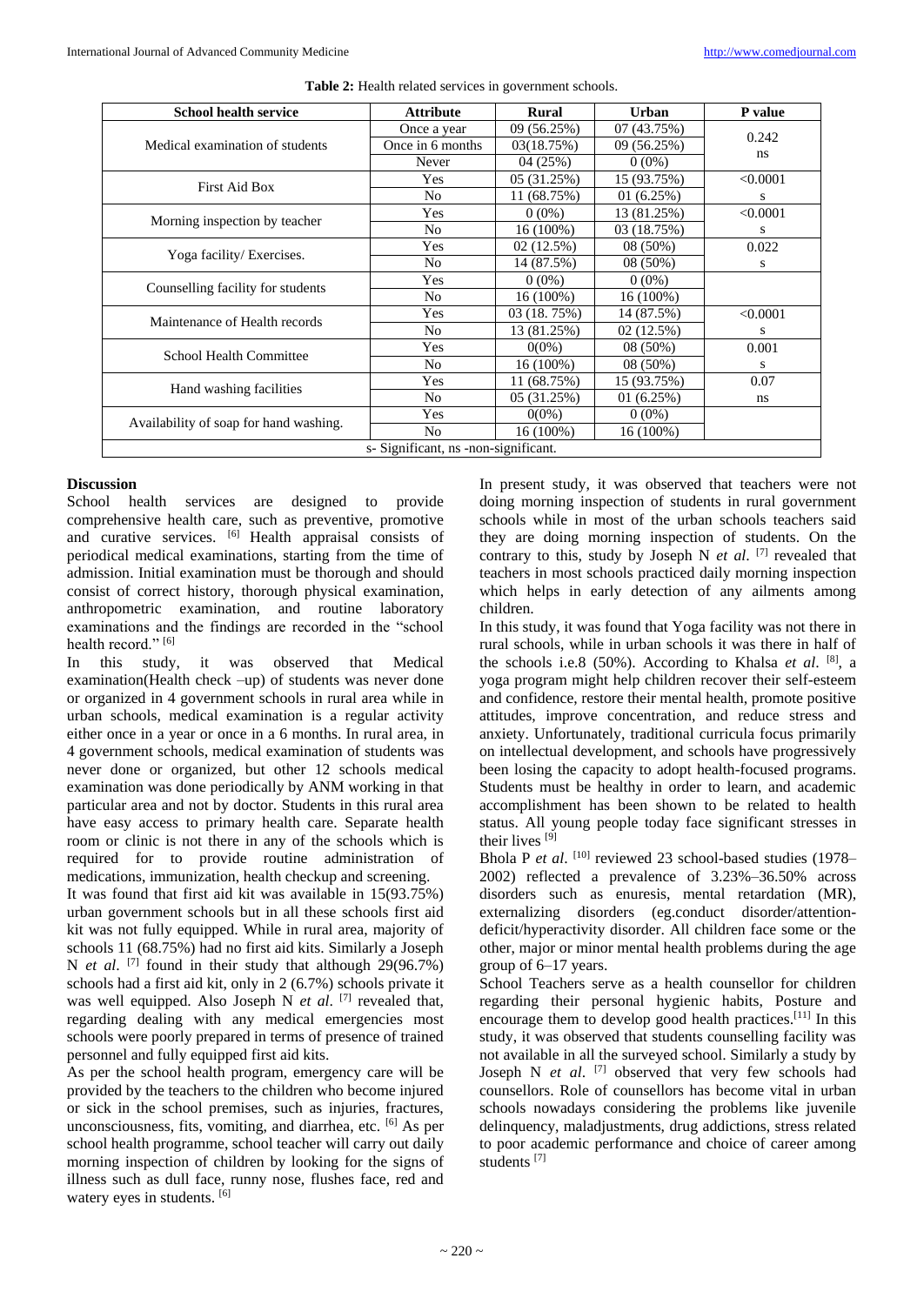A cumulative record is maintained for every student. It gives cumulative information about the name, age, sex, date of birth, parent's name, address, past health status, present health status and the services provided. This record is useful in evaluation of school health program  $[6]$  In present study, it was found that majority of the schools in urban area 14 (87.5%) are maintaining the school health records like master register, height and weight record and the Cumulative Health Record Card provided by the education department while in rural schools, health records were not maintained in 13(81.25%) schools.

School health committee (1961) in India recommended the formation of school health committees at the village level, block level, district level, state level and national level. These committees should mobilize community resources and make the School health programme continuous and selfsupporting  $[12]$ . In this study, none of the schools had School health committee in rural area but in urban govt schools, half of the schools 8 (50%) had School health committees to deal with crisis medical situations.

It was found that majority of the schools in urban area 14 (87.5%) are maintaining the school health records like master register, height and weight record and the cumulative health record card provided by the Education Department while in majority of rural government schools 13 (81.25%), health records were not maintained.

Handwashing with soap before the government-supplied Mid-day Meal (MDM) is important because children are the most energetic, enthusiastic and open to new ideas and change.[13] Also to meet the SDG criteria for a basic hygiene service schools must have a handwashing facility with water and soap. [14]

In present study, hand washing facility was available in majority of urban schools ie.15 (93.75%) than rural schools 11(68.75%). Soap for hand washing was not available in any of the surveyed government schools in urban as well as rural area. A study conducted by Majra J P *et al*. [15] observed that hand washing facilities were pitiable in most of the schools, only two (10%) of the schools were having adequate hand washing points with soap. A survey done in UP [16] found that 30% of schools do not have hand washing facilities. Scarcity of adequate handwashing facilities in most schools in rural area prevents children from adopting proper hygienic behavior and thwarts health promotion efforts.  $[17]$ 

The Mid-Day Meal which is a government flagship programme operational in all schools across India serves nearly 110 million children in 1.3 million primary and upper primary schools [18]. Mid-day meal scheme is implemented in government and aided schools, it was observed that this scheme is implemented in all the surveyed schools but only one primary school in rural area had a separate room for serving food. All the surveyed schools in rural as well as urban area do not have cooking facility. Also it was found that these schools get prepared food from ISKCON organization. Similarly, Joseph N *et al.* [7] in their study, with respect to midday meal scheme, observed that meals were prepared only in 3(18.7%) schools which were all aided. Among the other schools (4 government and 9 aided) food was prepared by outside caterers. One (25%) government and 6 (50%) aided schools had no dining hall for serving mid-day meals. Routine screening of school pupils for common morbidities like nutritional deficiencies, dental, visual and hearing problems, respiratory infections,

skin conditions, locomotor disabilities and congenital heart and other problem was not done in any of the schools in urban or rural area. But it was found that immunization of students is a routine service in schools in both the areas.

#### **Acknowledgement**

We thank Mr S. Shareef (PHN) for his help during the study. We would like to thank principals and teachers of all the government schools for their cooperation.

### **Conclusion**

Availability and implementation of most of the school health services were found to be slightly higher in urban govt. schools compared to government schools in rural area. Screening of students through health check-up for common morbidities for early detection and treatment should be done regularly as it is one of the most cost-effective public health measures.

#### **References**

- 1. Census of India 2011 censusindia.gov. Retrieved on 03 October, 2019.
- 2. Prasad Raghava K. School Health. Indian Journal of Community Medicine October-December. 2005; 30(4):109-110.
- 3. www.pbhealth.gov.in/pdf/School%20Health.pdf.Assee d on 31/07/2019 at 12.15 pm.
- 4. WHO. Regional of south East Asia. School Health Promotion. Report of an Inter-country Workshop Bangkok, Thailand, 12–15 December, 2006. Or apps.searo.who.int/PDS\_DOCS/B3358.pdf Assessed on 10/09/2019 at 11.30 am
- 5. https://www.nap.edu/read/5153/chapter/6. Assessed on 15/09/2019 at 3.30pm.
- 6. Suryakantha AH. Community Medicine with Recent Advances, 5th edition, Jaypee Brothers medical publishers, 2019.
- 7. Joseph N, Bhaskaran U, Saya GK, Kotian SM, Menezes RG. Environmental sanitation and health facilities in schools of an urban city of south India. Ann Trop Med Public Health. 2012; 5:431-5.
- 8. Khalsa SBS, Hickey-Schultz L, Cohen D, Steiner N, Cope S. Evaluation of the mental health benefits of yoga in a secondary school: a preliminary randomized controlled trial. Journal of Behavioral Health Services and Research. 2012; 39(1):80-90.
- 9. Hendran R, Weisen Birrell, Orley J. Mental health programmes in schools (WHO, Division of Mental Health, Geneva) MNH/PSF/93.3 Rev1, 1994.
- 10. Bhola P, Kapur M. Child and adolescent psychiatric epidemiology in India. Indian Journal Psychiatry. 2003; 45:208-17.
- 11. www.pbhealth.gov.in/pdf/School%20Health.pdf. Assessed on 31/07/2019 at 12.30 pm.
- 12. Park K. Park's Textbook of preventive and social medicine.24th edition. Banarsidas Bhanot Publishers, 2018, 617.
- 13. http://unicef.in/Whatwedo/25/Handwashing-With-Soaps-in-Schools-Before-Midday-Meal. Assessed on 28/09/2019 at 11.40 pm.
- 14. WHO/UNICEF Joint Monitoring Programme for Water Supply,Sanitation and Hygiene. Annual Report, 2017.
- 15. Majra JP, Gur A. School environment and sanitation in rural India. J Global Infect Dis 2010; 2:109-11.